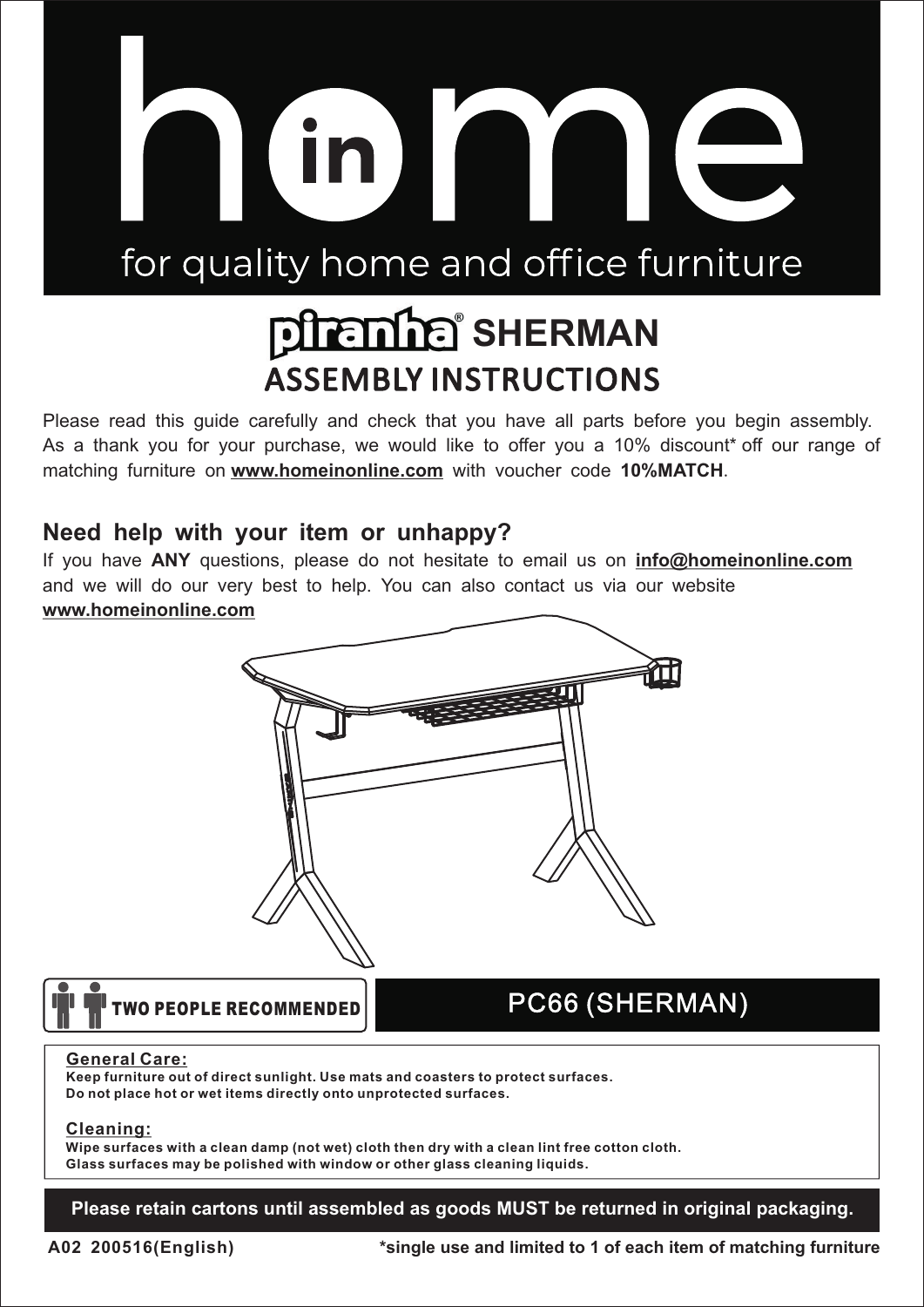**PC66**

### PARTS LIST

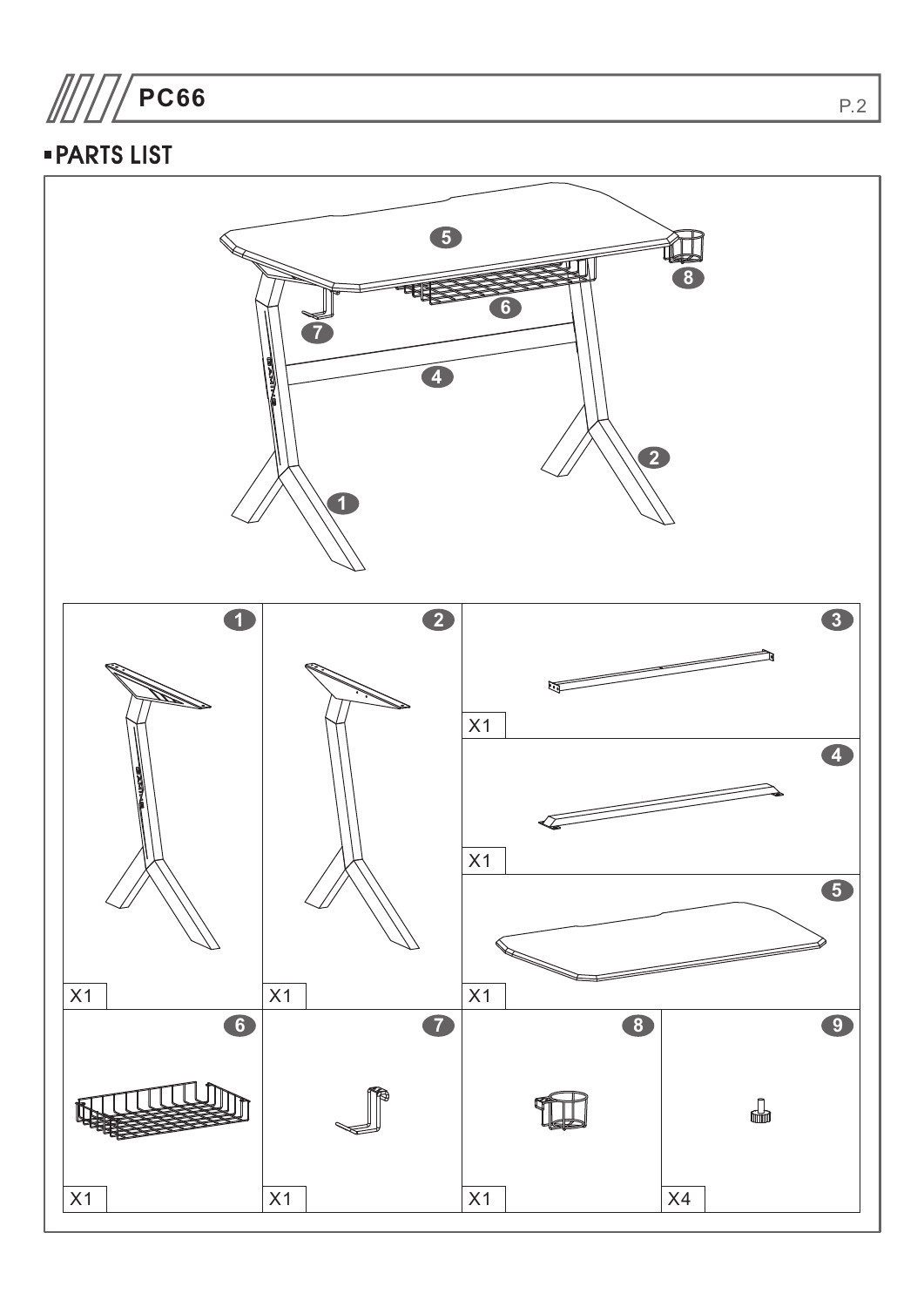

## SCREWS LIST

| <b>PART</b>  | QTY. | <b>ITEM</b>    |                      | <b>PART</b> | QTY. | <b>ITEM</b> |                |
|--------------|------|----------------|----------------------|-------------|------|-------------|----------------|
| $\mathbf{A}$ | 8    | 6X12 MM        | $@$ $\text{mm}$      | Е           | 4    | $\Phi$ 10MM | $\circledcirc$ |
| $\mathbf B$  | 4    | 6X15 MM        | $\odot$ mmm          |             |      | M 4         |                |
| $ {\bf C} $  | 10   | <b>4X14 MM</b> | $\int$               |             |      |             |                |
| D            |      | <b>6X35 MM</b> | $\odot$ municipality |             |      |             |                |



P.3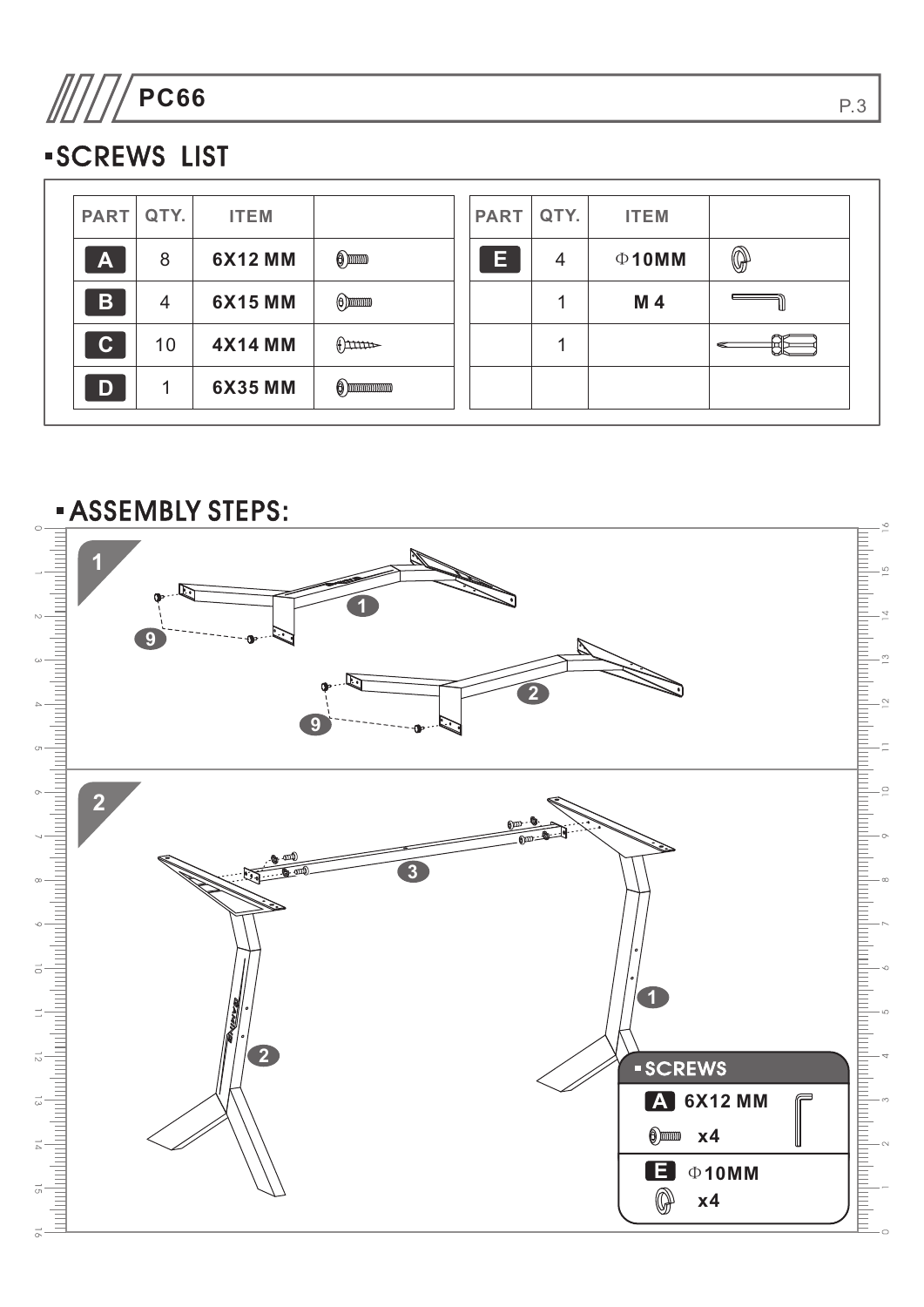